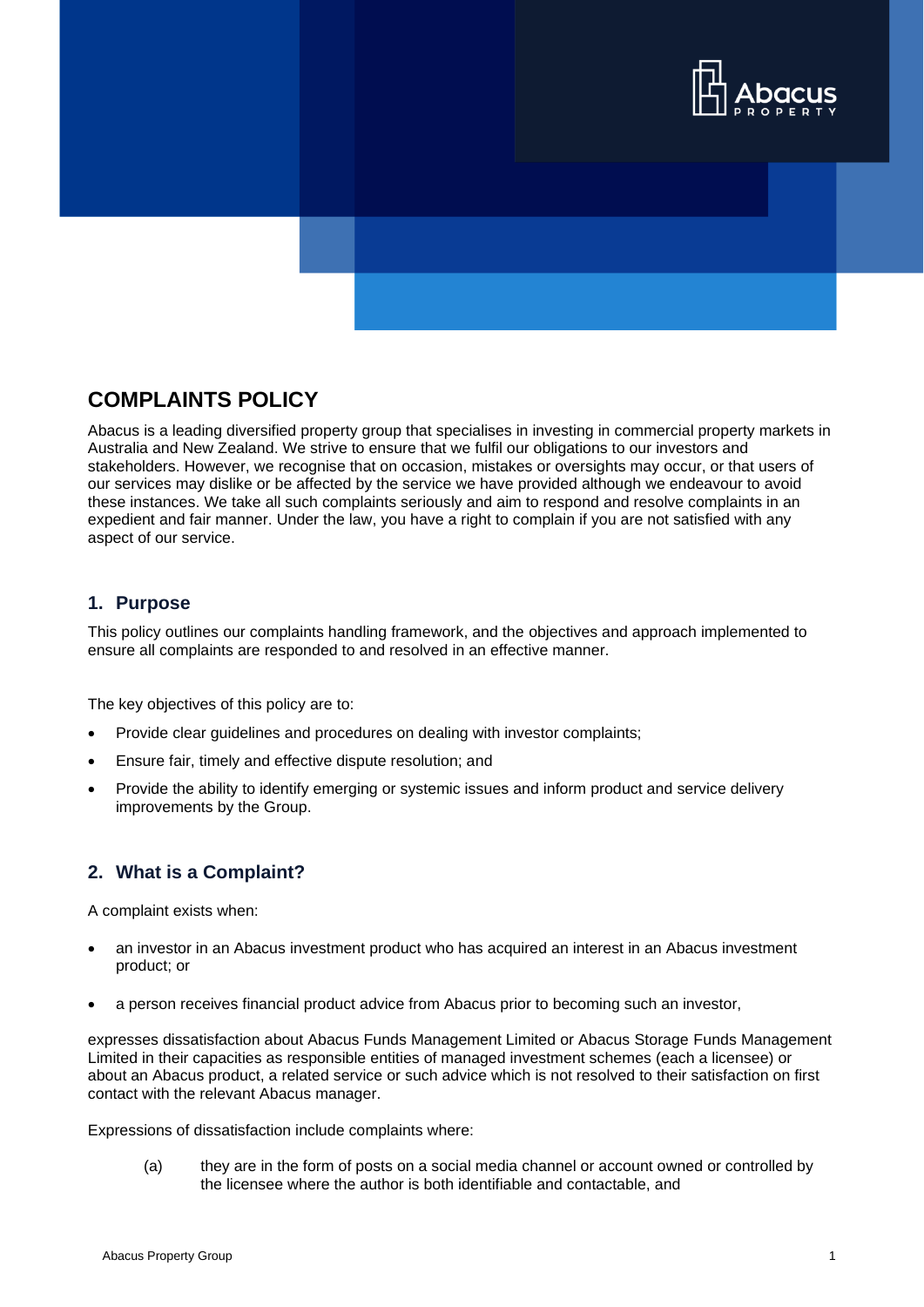

(b) the complaint is about a matter that is the subject of an existing remediation program or about the remediation program itself.

## **3. Making your Complaint**

### **3.1 External Registry service**

BoardRoom Limited is the Group's designated external service supplier of Registry services. BoardRoom Limited is the first point of contact for investors to make enquiries, either in-person, in writing or email, or via telephone or fax.

The contact details for BoardRoom Limited are:

*Address:* Level 12/225 George Street, The Rocks NSW 2000 *Post:* BoardRoom Limited, GPO Box 3993, Sydney NSW 2001 *Email:* [abacus@boardroomlimited.com.au](mailto:abacus@boardroomlimited.com.au) *Telephone:* 1300 139 440 *Facsimile:* 02 9279 0664

When contacting Boardroom, please quote your current address details and your Securityholder Reference Number (SRN) or Holder Identification Number (HIN) as shown on your Issuer Sponsored or CHESS statements.

## **3.2 Head Office enquiries**

If you prefer to contact the Group directly, the contact details for Head Office are:

*Address:* Level 34 Australia Square, 264-278 George Street, Sydney NSW 2000

*Email:* [enquiries@abacusproperty.com.au](mailto:enquiries@abacusproperty.com.au)

*Telephone:* 1800 253 860 OR 02 9253 8600

*Facsimile:* 02 9253 8616

If you have trouble speaking English or require additional support in making your complaint, you can contact:

• Federal Government's Translating and Interpreting Service on 131 450. They will connect you to an operator who speaks your language within a few minutes and will be able to translate your complaint to us over the telephone. This service is free of charge for non-English speaking users.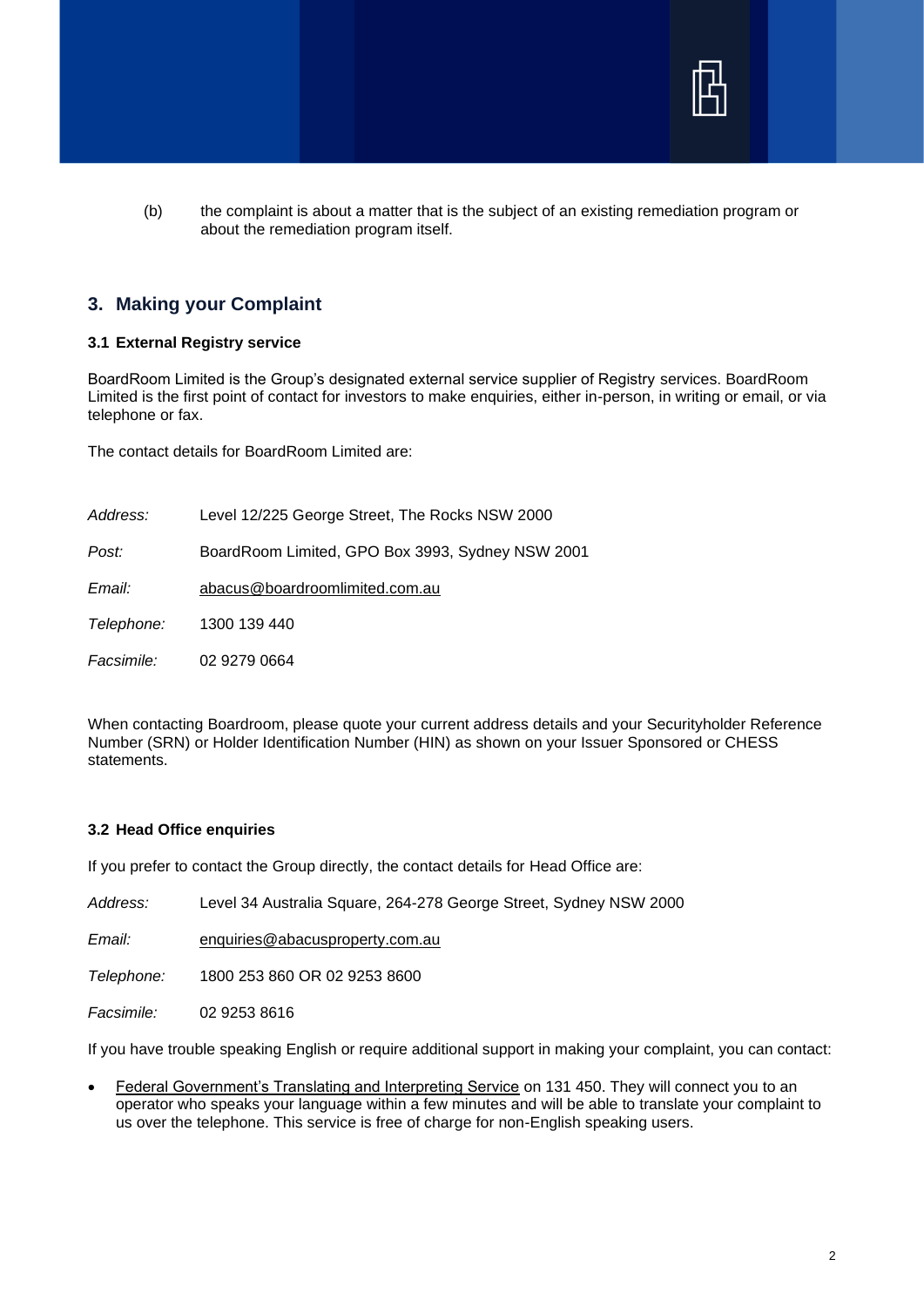

## **4. Resolution process**

#### **4.1 Receiving your complaint**

- (a) complaints over the phone in most cases can be dealt with immediately.
- (b) written complaints will be acknowledged on receipt within 24 hours or one business day.
	- i. on receipt of your complaint, we will acknowledge and confirm what we understand to be the nature of your complaint and any other details we think are relevant to resolving your complaint.
	- ii. we will ask whether we have interpreted your complaint correctly and have all the key details you provided to us.
	- iii. we may also ask for more information or to clarify any aspect of your complaint if we believe we don't have sufficient information to address it. It will also set out the estimated date of our response.

Your complaint will be handled according to our Privacy policy, which is available on our website.

#### **4.2 What action will we take in response to your complaint?**

#### **Establishing facts and circumstances of your complaint**

- (a) we will establish all facts and circumstances of the complaint.
- (b) this may entail discussions with you and/or appropriate third parties or representatives such as your financial adviser, custodian of our scheme property, or the unit registry, for example.
- (c) you may inspect any relevant material relating to your complaint unless to do so would prejudice us or any of our funds.

#### **Resolving your complaint**

We will endeavour to resolve your complaint by the end of the fifth business day after receipt. However, if:

- (a) you are not satisfied with our response; or
- (b) you are requesting a written response,

we will provide you with an '**Internal Dispute Resolution (IDR) response'.**

### **IDR response contents**

An IDR response will contain:

- (a) the final outcome of your complaint, either confirming the actions taken by us to fully resolve the complaint or reasons for rejection or partial rejection of the complaint;
- (b) your right to take the complaint to Australian Financial Complaints Authority (AFCA) if you are not satisfied with the IDR response; and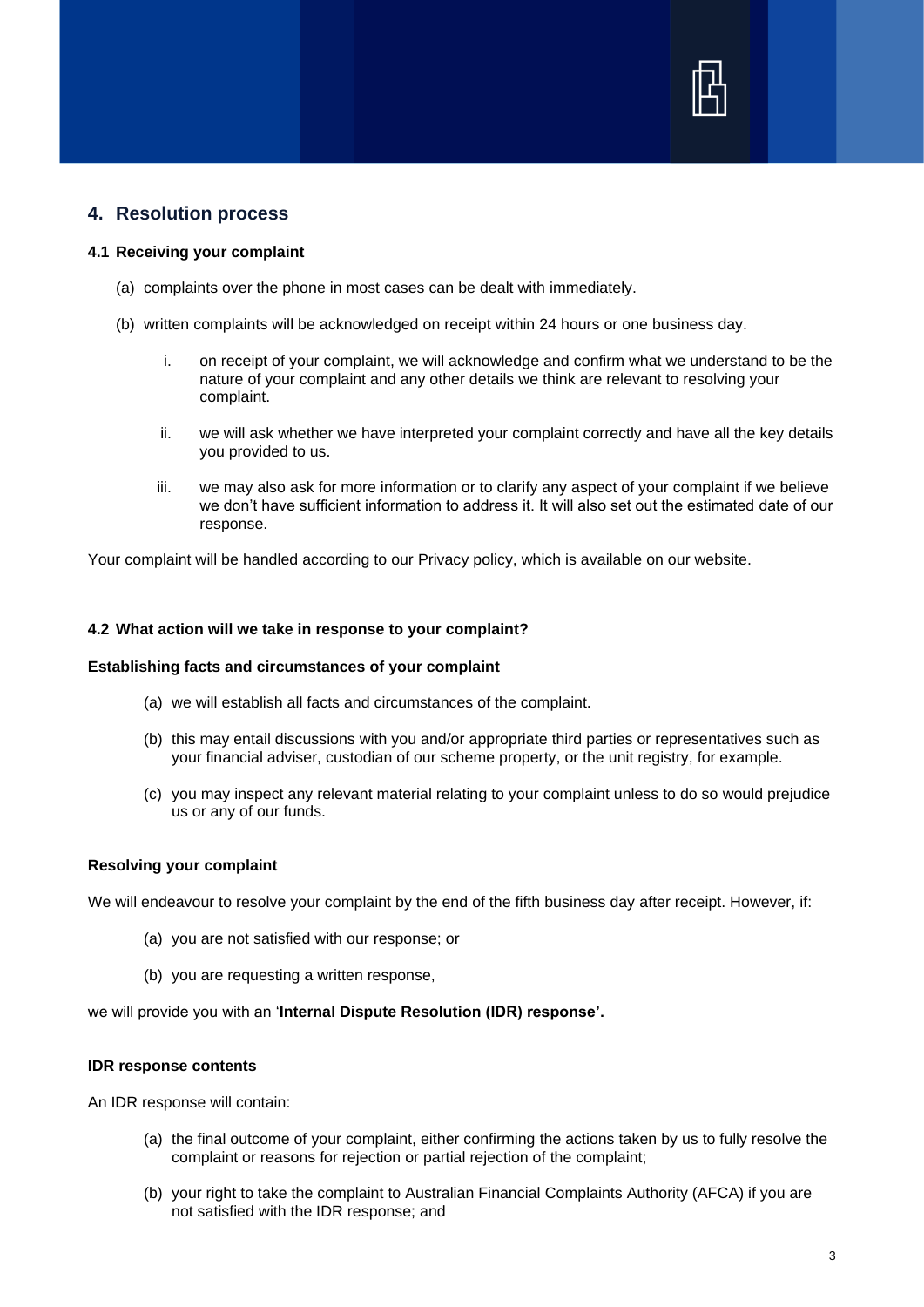

(c) the contact details for AFCA.

### **IDR response timeframes**

A response proposing an appropriate resolution of the complaint must be sent to the complainant as soon as practicable but no later than 30 calendar days from receipt of the complaint.

#### **IDR Delay Notification**

We will keep you informed on the progress of your complaint. However, if we cannot send an IDR response within 30 calendar days, we will provide you with an '**IDR Delay Notification' before the timeframe expires**. This will detail:

- (a) the reasons for the delay;
- (b) your right to complain to AFCA if you are dissatisfied; and
- (c) the contact details for AFCA.

### **Referral to AFCA for resolution**

- (a) A complaint may go through the IDR process but remain unresolved or may not be resolved within 30 calendar days. In such a case, we will:
	- i. inform the complainant that they have a right to pursue their complaint with AFCA; and
	- ii. provide the complainant with details about how to access AFCA.
- (b) the IDR responses and IDR delay notifications will contain the details in paragraph (a).
- (c) if we have provided you with an IDR response but your complaint has remained unresolved and you have not escalated it to AFCA, we may decide to refer the complaint to AFCA. This requires your consent before we refer the complaint.

## **4.3 What happens if I'm not satisfied with the final response?**

If an issue has not been resolved to your satisfaction or you are not happy with our final response, you can lodge a complaint with the Australian Financial Complaints Authority (AFCA). AFCA provides fair and independent financial services complaint resolution that is free to consumers.

*Address:* Australian Financial Complaints Authority, GPO Box 3, Melbourne VIC 3001

*Website:* [www.afca.org.au](http://www.afca.org.au/)

*Email:* [info@afca.org.au](mailto:info@afca.org.au)

*Telephone:* 1800 931 678

*Facsimile:* 9253 8616

## **5. Related legislation and policies**

*Corporations Act 2001* (Cth)